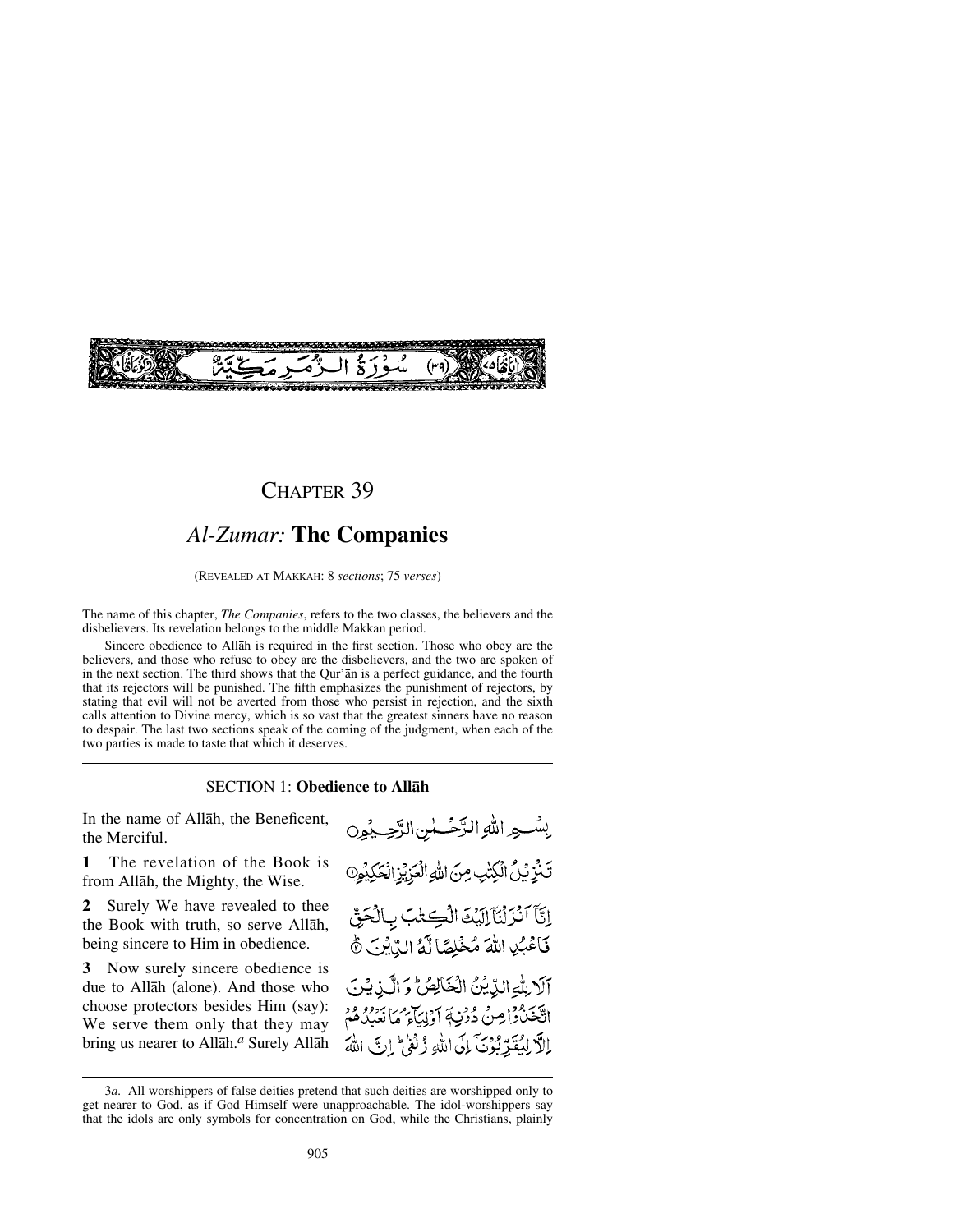will judge between them in that in which they differ. Surely Allåh guides not him who is a liar, ungrateful.

**4** If Allåh desired to take a son to Himself, He could have chosen those He pleased out of those whom He has created<sup>*a*</sup> — Glory be to Him! He is Allåh, the One, the Subduer (of all).

**5** He has created the heavens and the earth with truth; He makes the night cover the day and makes the day overtake the night, and He has made the sun and the moon subservient; each one moves on to an assigned term. Now surely He is the Mighty, the Forgiver.

**6** He created you from a single being, then made its mate of the same (kind). And He sent down for you eight of the cattle in pairs.*<sup>a</sup>* He creates you in the wombs of your mothers — creation after creation — in triple darkness. That is Allåh, your Lord; His is the kingdom. There is no God but He. How are you then turned away?

بِّهْكُمُّ بِيَبْهُمُّ فِيْ مَاهُمُّ فِيْهِ يَخْتَلِفُوْنَ مُّ اِنَّ اللَّهَ لَا يَهْدِيْ مَنْ هُوَ كَيْتِ كَغَّارٌ ۞ لَوْ أَدَادَ اللَّهُ أَنْ تَتَّخِذَ دَلَدًا لَآصَطَفِي مِيًّا يَخْلُقُ مَا يَشَارُ مِنْ مِيْجِنِهُ وَهُوَ اللَّهُ الْوَاحِيثُ الْقَدَّاسُ @ خَلَقَ السَّمْوٰتِ وَالْأَمَرُّ صَ لِّأَلْحَقِّ

يُكَوِّرُ الَّيْلَ عَلَى التَّهَاْيِ وَيُكَحَّرِّيُّ النَّهَاَيَ عَلَى الَّيۡلِ وَ سَخَّرَ الشَّمْسَ وَالْقَمَرَ ۖ كُلُّ يَجْرِيْ لِأَجَلِ مُّسَمَّى ۖ آلَاهُوَ الْعَيْزِ بِّنْ الْغَفَّاسُ @

خَلَقَكُمُ مِّنْ تَّفْسٍ وَّاحِدَةِ تُمَّ جَعَلَ مِنْهَادَ دْجَعَا دَ أَنْزَلَ لَيْكُمْ قِينَ الْآنَعَامِرِ تَبْنِيَةَ آزْوَاجِ أَبَخْلُقُكُمْ فِي بُطُوْنِ ٱمَّيْسَكُمْ خَلَقَاً مِّنَّ بَعَٰلِ خَلَيْ فِي طُلُبْتِ ثَلْتِ خَٰلِكُمُ ٱللَّهُ مَن شَكَّرُ لَهُ الْعَلَيْ لَآ إِلَٰهَ إِلاَّ هُوَ ۚ نَآ بِي نَصْرَفُونَ ۞

6*a.* The word *anzala* (infinitive noun *inzål*) is not applied only to the actual *sending down* of a thing, but also to *making it accessible to men*. *Inzål* means *ß©ål* or *iblågh* (R), just as iron  $(57.25)$  and clothing  $(7.26)$  are spoken of as having been sent down. It is in this sense that the cattle are spoken of here as being *sent down* for men. The eight of the cattle are the four pairs spoken of in 6:143-144. The four animals are mentioned particularly as being most useful for man.

spoken of in the next verse, hold that without the Son they can have no access to God. But undue reverence of created things is a step leading to degradation of human nature. Hence it is that Islåm requires sincere obedience to, or worship of, God alone.

<sup>4</sup>*a.* We find the Christian doctrine referred to and refuted in very early Makkan revelations, such as the 19th chapter, which was recited by the Muslim refugees in Abyssinia before the Negus, in or about the fifth year of the Prophet's mission. The Qur'ån refers to the error of attributing a son to the Divine Being almost as frequently as to the setting up of idols. It is pointed out here that no one holds a relation of sonship to Allåh, but that it is His chosen servants that are metaphorically called His sons, because in being manifestations of the Divine attributes they stand to Allåh in the same relation as a son stands to a father, being images of His attributes as a son is the image of a father.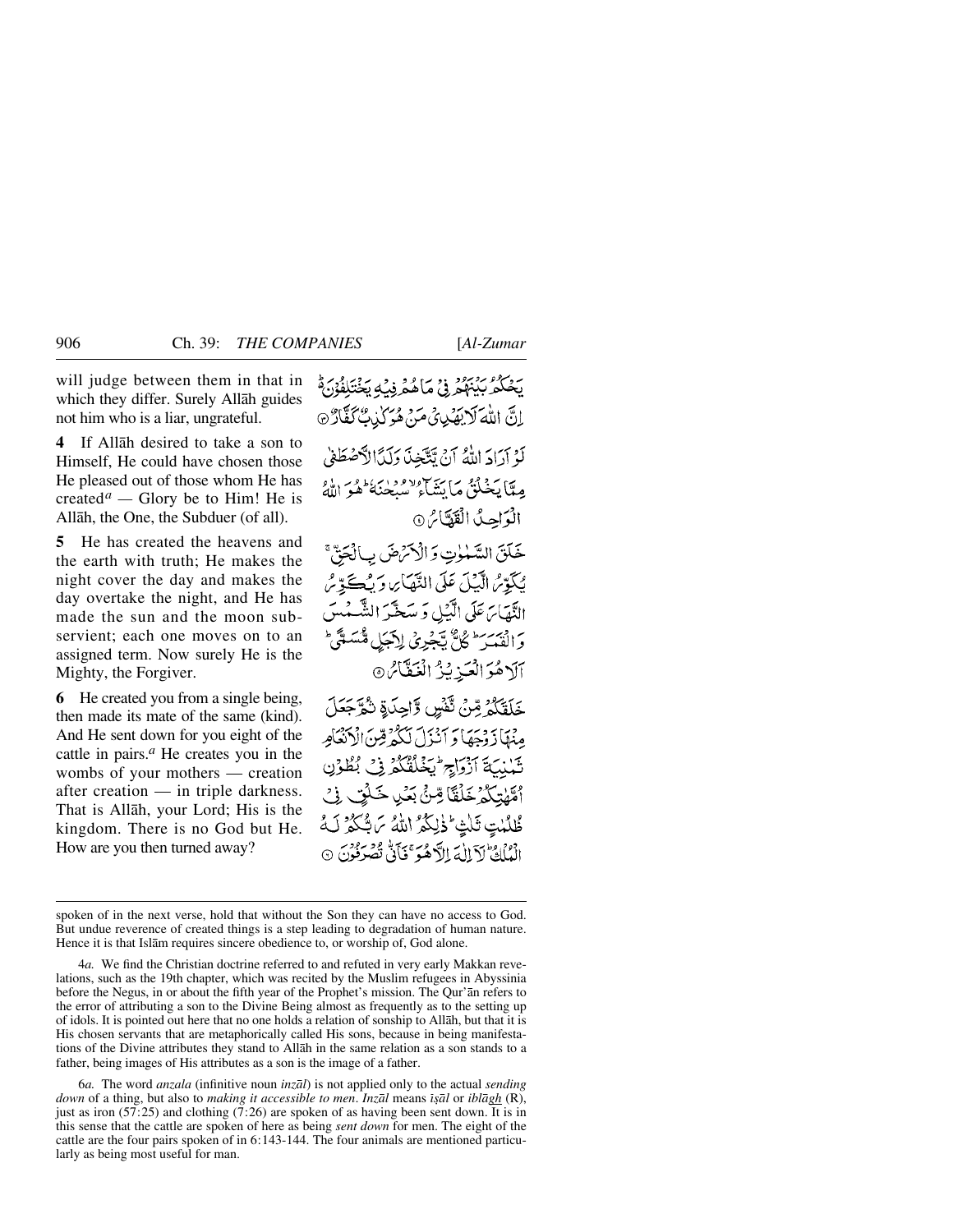**7** If you are ungrateful, then surely Allåh is above need of you. And He likes not ungratefulness in His servants. And if you are grateful, He likes it for you. And no bearer of a burden will bear another's burden. Then to your Lord is your return, then will He inform you of what you did. Surely He is Knower of what is in the breasts.

**8** And when distress afflicts a man he calls upon his Lord, turning to Him; then when He grants him a favour from Him, he forgets that for which he called upon Him before, and sets up rivals to Allåh that he may cause (men) to stray from His path. Say: Enjoy thine ungratefulness for a little, surely thou art of the companions of the Fire.

**9** Is he who is obedient during hours of the night, prostrating himself and standing, taking care of the Hereafter and hoping for the mercy of his Lord*—*? Say: Are those who know and those who know not alike? Only men of understanding mind.

إِنْ تَكْفُرُوا فَإِنَّ اللَّهَ غَنِيٌّ عَنْكُمْ" وَلَا بَرْضَى لِعِبَادِهِ الْكُفْرُ ۚ وَ إِنْ تَتَنْبَعَ سَرْحَيْهِ ۚ يَدُفُو كَلا تَبْنُ وَإِيْرَادَةٌ ۗ وِّ ٱخْرٰى ۡ ثُمَّ إِلَى رَبِّكُمۡ مَّرۡ مِمُكُمۡ فَيۡهُ بِيمَاڪُنْٽُوتُعَمَلُونَ اِنَّهُ عَ بِذَاتِ الصُّدُورِينِ ⊙ دَادَامَيْتِي الْإِنْسَانَ ضُوَّكَهُ دَعَا رَتَّةُ مُنْدُبًا إِلَيْهِ ثُمَّةً إِذَاخَةٍ لَهُ نِعْمَةً مِّنْهُ نَسِيَ مَا كَانَ بَدْعُوْٓالِلَّهُ مِنْ قَبِي وَجَعَلَ بِلَّٰهِ آنَكَاادًّالِّيُّضِلَّ عَنْ سَبِيُّ قُلْ تَمَتَّعُ بِكُفْرَادٌ قَلِيْلًا تَرَانَّكَ مِ آصِّحٰبِ النَّاسِ۞ أَمَّنْ هُوَ قَانِتٌ أَنَّآَءُ الَّيْلِ سَاجِدًّا وَّ قَابِعًا يَحْذَى الْأَخِرَةَ رَبِّرْجُوْارَدْمَةَ رَبَّهُ ثَيْلَ هَـٰلُ بَسُنَوِي الَّـٰنِ فِـٰنَ يَصْدُونَ وَالَّذِينَ لَا يَعْكَمُونَ إِنَّيْمَا يَتَذَكَّرُ أُولُواالْأَنْكَابِ ﴾

## SECTION 2: **Believers and Disbelievers**

**10** Say: O My servants who believe, keep your duty to your Lord. For those who do good in this world is good, and Allåh's earth is spacious.*<sup>a</sup>* Truly the steadfast will be paid their reward without measure.

**11** Say: I am commanded to serve Allåh, being sincere to Him in obedience,

قُلْ يُعِبَادِ الَّذِيْنَ امَنُوا اتَّقَوْارَتَّكُمْ لِلَّذِيْنَ آَحْسَنُوْ (فِي هٰذِهِ اللَّهُ نَاحَسَنَةٌ وَآَتْرَضُ اللَّهِ وَاسِعَةٌ ۖ لَمِانَّتِهَا يُسَوِّقٌ الصّْبِرُوْنَ آجُرَهُمْ بِغَيْرِ حِسَابِ ۞ قُلْ إِنِّيَّ أُمِرْتُ أَنْ أَعْبُدَ اللَّهَ مُخْلِصًا لَّهُ الدِّيْنَ ۞

<sup>10</sup>*a.* The words are a comfort to the Muslims, who were subjected to sufferings in their own land, and give them the assurance that, if suppressed in one land, Islåm will prosper in other lands.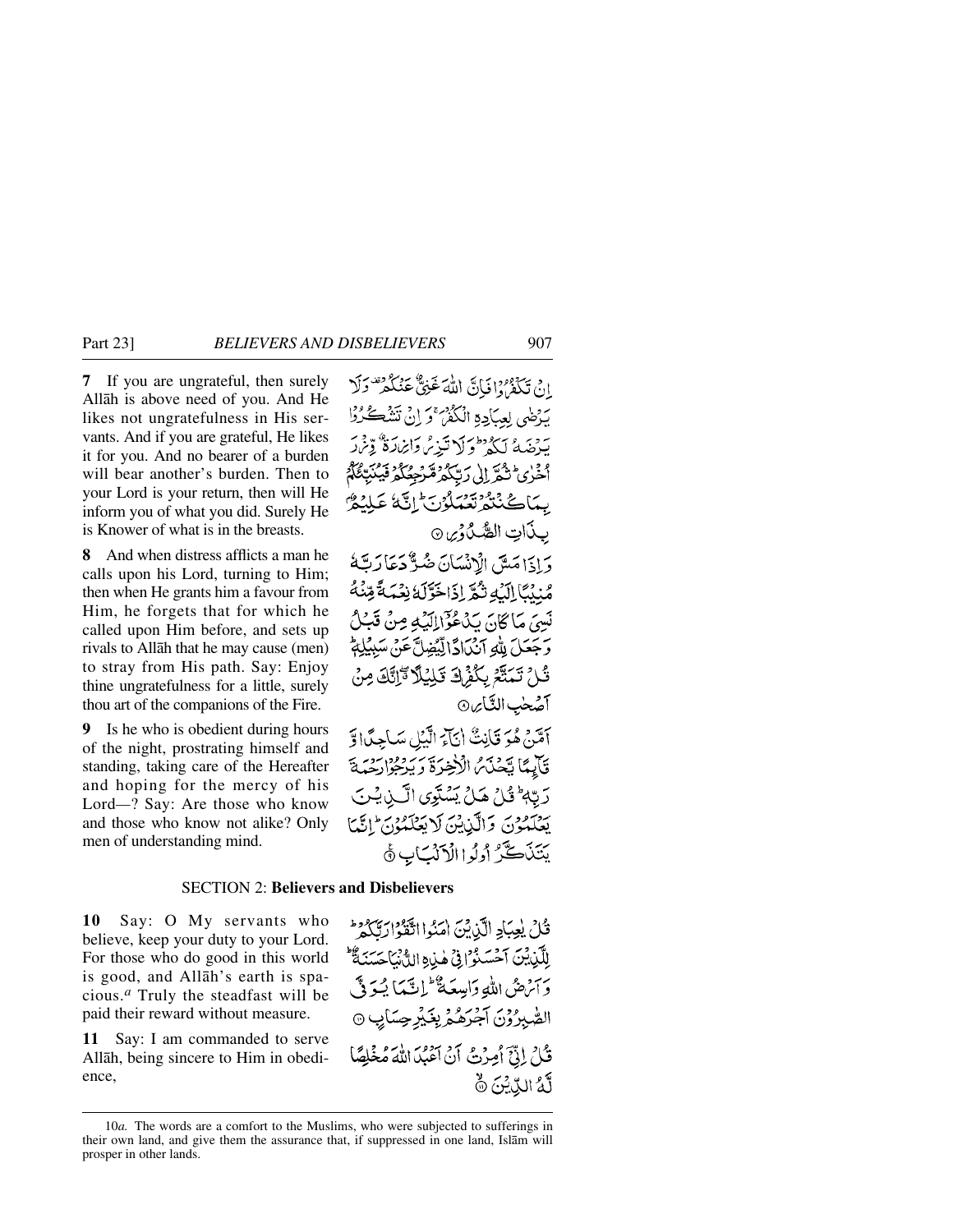**12** And I am commanded to be the first of those who submit.

**13** Say: I fear, if I disobey my Lord, the chastisement of a grevious day.

**14** Say: Allåh I serve, being sincere to Him in my obedience.

**15** Serve then what you will besides Him. Say: The losers surely are those who lose themselves and their people on the day of Resurrection. Now surely that is the manifest loss!

**16** They shall have coverings of fire above them and coverings beneath them. With that Allåh makes His servants to fear; so keep your duty to Me, O My servants.

**17** And those who eschew the worship of the idols and turn to Allåh, for them is good news. So give good news to My servants,

**18** Who listen to the Word, then follow the best of it. Such are they whom Allåh has guided, and such are the men of understanding.

**19** He against whom the sentence of chastisement is due — canst thou save him who is in the Fire?

**20** But those who keep their duty to their Lord, for them are high places, above them higher places,*<sup>a</sup>* built (for them), wherein rivers flow. (It is) the promise of Allåh. Allåh fails not in (His) promise.

**21** Seest thou not that Allåh sends down water from the clouds, then وَ أُمِرُتُ لِأَنِّ آَكُوْنَ آَوَّلَ الْمُسْلِيِينَ® قُلْ إِنِّيَ آخَافُ إِنْ عَصَيْتُ تَرَبَّيْ عَذَابَ يَوْمٍ عَظِيْمِ قُلِ اللَّهَ آَعَبُلُ مُخَلِصًا لَّهُ دِيْنِي ﴾ فَأَعْبُدُوْا مَا شِيغَتْهُ قِينٌ دُوْنِي شَوْرٌ إِنَّ الْخَسِرِيْنَ الَّذِيْنَ خَسِرُوْا اَنْفُسُهُمْ وَ أَهْلِيُهِمْ يَؤْمَرَ الْقِيْمَةِ أَآلَا ذٰلِكَ هُوَ الْجُسْدَانُ الْمُبِينُ ۞ لَهُمۡ مِّنۡ فَوۡنِهِمۡ ظُلَلٌ مِّنَ النَّارِ وَ مِنْ تَخْتِهِمْ ظُلَلٌ ۚ ذٰٰٓ لِكَ يُخَرِّبُ اللَّهُ ب4عِمَادَةُ يُعِبَادِ فَاتَّقَنُّوْنِ ۞ وَ الْكَيْانُونَ احْتَذَبَبُوا الطَّاغُوتَ أَنْ تَعْبَدُدُهُمْ وَ آنَابُؤَا إِلَى اللَّهِ لَهُمُ الْبُشْرُئِ فَبَشِّرْعِبَادِنَّهُ الَّيْ بِنَ يَسْتَعِعُوْنَ الْقَوْلَ فَيَتَّبَعُوْنَ أَحْسَنَهُ وَالْبِكَ الَّذِيْنَ هَدَامُهُمُّ اللَّهُ دَ أُولَيْكَ هُمْ أُوْلُوْا الْأَلْبَابِ @ آفدني حَقٍّ عَلَيْهِ كَلَّمَهُ ۚ إِنَّكَ أَبِيءٌ آوَ]َنۡتَ تُنۡفِنُ مَنۡ. فِي التَّائِرِ، ۞ لْكِنِ الَّذِيْنَ اتَّقَوْا رَبَّهُ مِرْ لَهُمْ غُبَرَتٌ قِينْ فَوْقِهَا غُيَرِيٌّ مَيْنِيَّةٌ ۚ تَجْبِرِيُّ مِنْ تَجْتِهَا الْأَنْهٰدُهُ وَعْدَاللَّهِ ۚ لَا يُخْلِفُ اللَّهُ الْبِيْعَادَ @ آلهُ تَدِ أَنَّ اللَّهَ أَنْزِلَ مِنَ السَّبَأَءِ مَأَءً

<sup>20</sup>*a.* This shows that in the Hereafter, and in this life as well, there is an unceasing progress, for the high places to which the righteous attain have places still higher above them.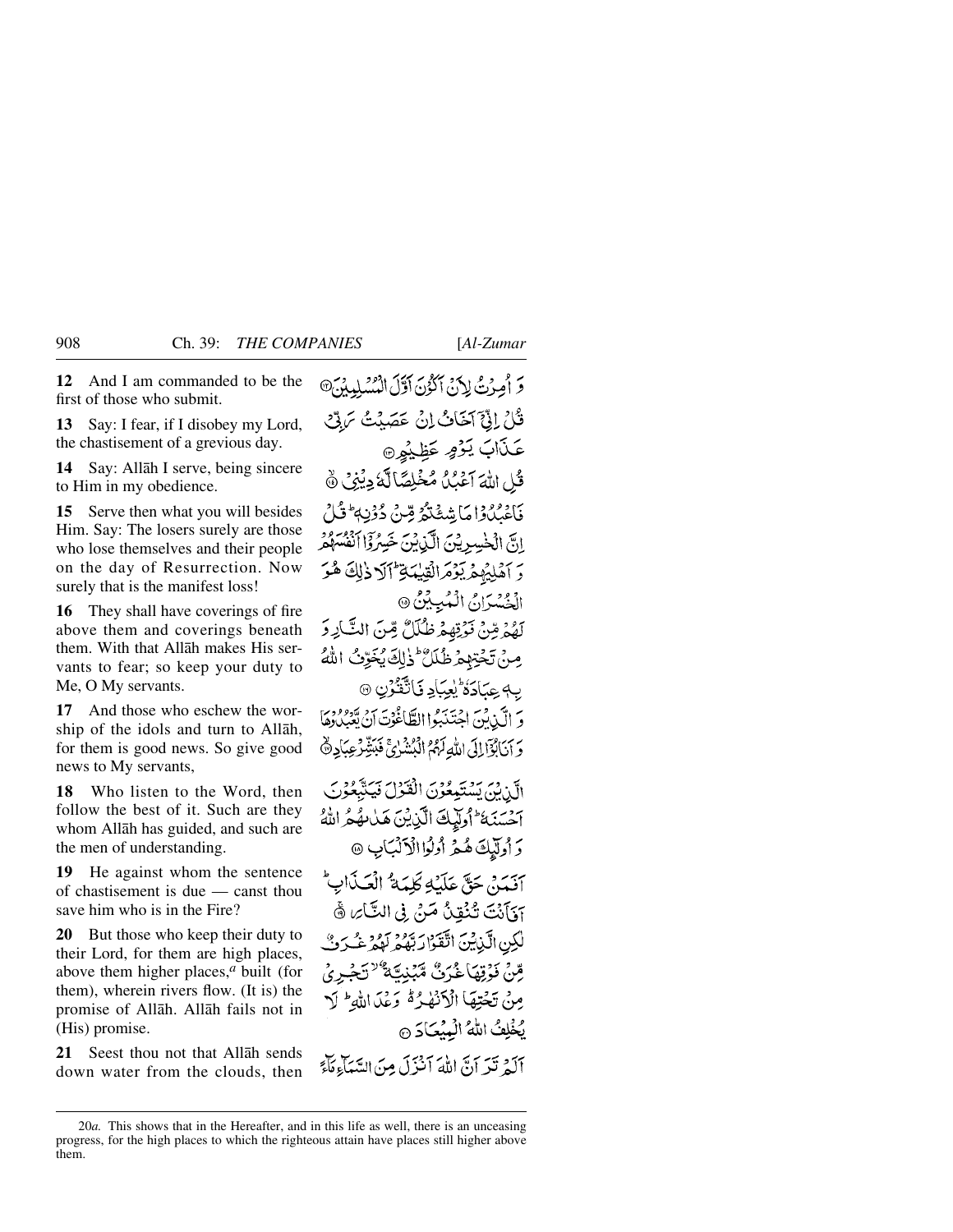makes it go down into the earth in springs, then brings forth therewith herbage of various hues; then it withers so that thou seest it turn yellow, then He makes it chaff?*<sup>a</sup>* Surely there is a reminder in this for men of understanding.

فَسَلَكَهُ يَتَأْبِيْعَ فِي الْأَرْضِ تُمَرِّيْخِهِ بِمِ رَبِّكَامُّخْتَلِفَّا ٱلْوَائِدَ تَمُّرَيَهِيْجُ فَتَرَكَّهُ مُصْفَرًّا تُمَّرِّيجُعَلُهُ حُطَامًا إِنَّ فِي ذٰلِكَ لَيْنِكُرْيِ لِأُولِي الْأَلْبَابِ﴾

### SECTION 3: **A Perfect Guidance**

**22** Is he whose breast Allåh has opened to Islåm so that he follows a light from his Lord*—*? So woe to those whose hearts are hardened against the remembrance of Allåh! Such are in clear error.

**23** Allåh has revealed the best announcement, a Book consistent, repeating (its injunctions),*<sup>a</sup>* whereat do shudder the skins of those who fear their Lord, then their skins and their hearts soften to Allåh's remembrance. This is Allåh's guidance *—* He guides with it whom He pleases. And he whom Allåh leaves in error, there is no guide for him.

آفَيْنَ شَرَحَ اللَّهُ صَدْرَةُ لِلْإِسْلَامِ فَهُوَ عَلَىٰ نُرُىِ قِنْ زَّبِّ أَخَرَيْلُ لِلْقُسِبَةِ قُلُوۡبُهُمۡ قِنۡ ذِكۡرِ اللَّهِ ۚ أُولَٰٓيَاتَ نِيۡ ضَمٰلِي مُّبِيۡيَنِ۞ اللهُ نَزَّلَ آخَسَنَ الْحَرِيَّتِ كِتْبً مُّتَشَابِهَا مَّتَانِيَّ تَقْشَعِرُّ مِنْهُ جُلُوْدُ الآن يخشون ربيموج شركت كيده جُلْزُدُهُمْرَ وَ تُلْزُبُهُمْ إِلَىٰ ذِكْيِرِ اللَّهِ ۖ ذٰلِكَ هُدَى اللَّهِ يَهْدِئِ بِهِ مَنْ يَشَاءُ

وَ مَنْ يَّضْلِلِ اللَّهُ فَيَمَا لَهُ مِنْ هَادٍ ۞

<sup>21</sup>*a.* The allusion is to the fate of nations; they are brought into existence, made to rise, then decay and are swept out of existence. Even the Muslim nations are subject to the same law, but Islåm itself, being a law of life, is not subject to decay. The place of one nation that decays is taken by another. Moreover, nations that decay because of their transgressions may again be raised to life by turning to righteousness.

<sup>23</sup>*a.* The Qur'ån is here spoken of as being *mutashåbih* and *mathånß*. The first word means *that which is conformable in its various parts* (LL). This claim is by no means insignificant. The Qur'ån was revealed by portions during a period of twenty-three years, and during this period the circumstances under which the Holy Prophet lived were of such a varied nature that the history of no other man offers a similar combination of varying circumstances. Yet, through all these vicissitudes, the Qur'ån shows a strict uniformity. The conformability of its various parts, however, signifies more than a mere uniformity; it signifies that some parts explain other parts. *Mutashåbih*, it should be noted, signifies, according to the best authorities, that *some parts of it verify other parts*. Again, it is called *mathånß*, pl. of *mathnå*, which means *repeated* or *repeating*. It is given this name because it repeats over and over again the most important subjects, especially the Unity of the Divine Being and the accountability of human actions. See also 3:7*a*.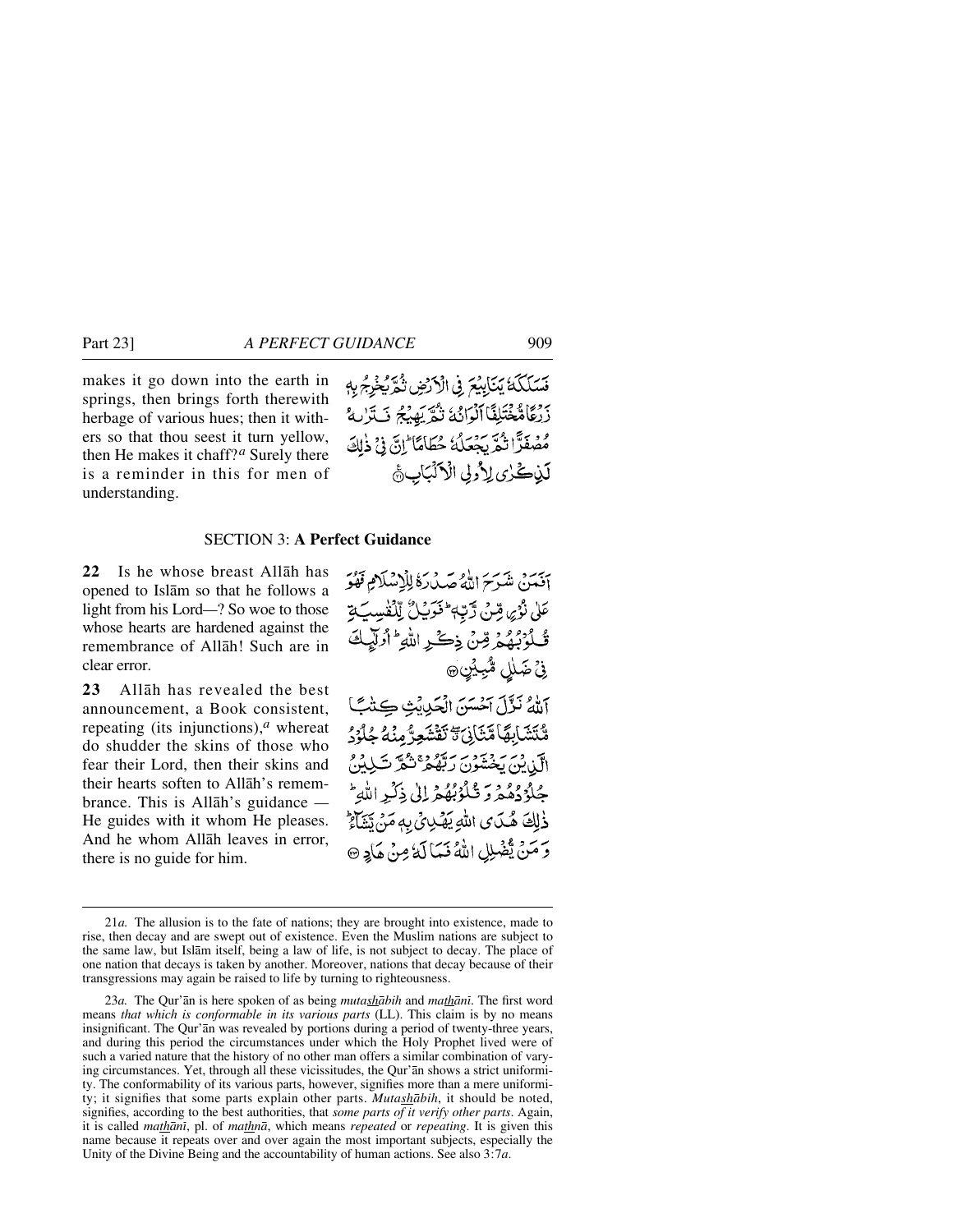**24** Is then he who has to guard himself with his own person against the evil chastisement of the Resurrection day*—*? And it will be said to the iniquitous: Taste what you earned.

**25** Those before them denied, so the chastisement came to them from whence they perceived not.

**26** So Allåh made them taste disgrace in this world's life, and certainly the chastisement of the Hereafter is greater. Did they but know!

**27** And certainly We have set forth for men in this Qur'ån similitudes of every sort that they may mind.*<sup>a</sup>*

**28** An Arabic Qur'ån without any crookedness, that they may guard against evil.

**29** Allåh sets forth a parable: A man belonging to partners differing with one another, and a man (devoted) wholly to one man. Are the two alike in condition? Praise be to Allåh! Nay, most of them know not.

**30** Surely thou wilt die and they (too) will die;

**31** Then surely on the day of Resurrection you will contend one with another before your Lord.

آفَمَنْ يَتَّتَّقِىٰ بِرَجْهِهٖ سُوِّءَ الْعَذَابِ يَدْمَ الْقِبْبَيَةِ لَمْ وَقِيْلَ لِلظُّلِيهِيْنَ دُوْتُوْا مَا ڪُنُنْھُرُ تَڪْسِبُوْنَ ۞ كَنَّكَ الَّذِيْنَ مِنْ قَبْلِهِمْ فَأَتَّهُمُ الْعَذَابُ مِنْ حَيْثُ لَا يَشْعُرُوْنَ @ فَأَذَاقَهُمُ اللَّهُ الْخِزْيَ فِي الْحَبْوةِ الدُّنْيَأَ ريت الاخرة الكبر من كان ى**ت**ىككۇن 1 وَ لَقَدْ، ضَيَرَنْنَأَ لِلنَّاسِ فِي هٰذَاالْقُرْأَنِ مِنْ كُلِّ مَثَلِ لَّعَلَّهُمُ بَتَنَ َكَرُوْنَ ۞ وْدْ إِيَّا عَدِيبًّا عَيْرِ ذِي عِوَمٍّ لَعَلَّهُمْ يَتَّقُوُنَ ۞ ضَدَبَ اللَّهُ مَثَلًا تَحُلَّا فِبُ4ٍ شُرَكّاًءُ ۇتتۈپكىيەن دېر چەكى تىلىنا تېرىجل<sup>ىد</sup> هَلْ يَسۡنَوِيۡنِ مَثَلَآ ۖ ٱلۡحَمۡـٰلُالِّٰهِ ۚ ىلْ آڭتَرْهُمْ لَايْتَلَمْرْنَ® اِنَّكَ مَيِّتُ وَّ اِنَّهُمْ مَّيِّتُوْنَ ﴾

تُمَّ اِتَّكُمْ يَوْمَ الْقِيْمَةِ عِنْدَ رَبِّكُمُ تَخْتَصِمُّرُنَ ۾َ

<sup>27</sup>*a.* The Holy Qur'ån repeatedly claims to be a complete collection of the best teachings for the moral and spiritual welfare of man. Here it claims to be a perfect book, as not only containing all the necessary teachings, but also answering all the objections of its opponents; see 17:89*a* and 25:33*a*.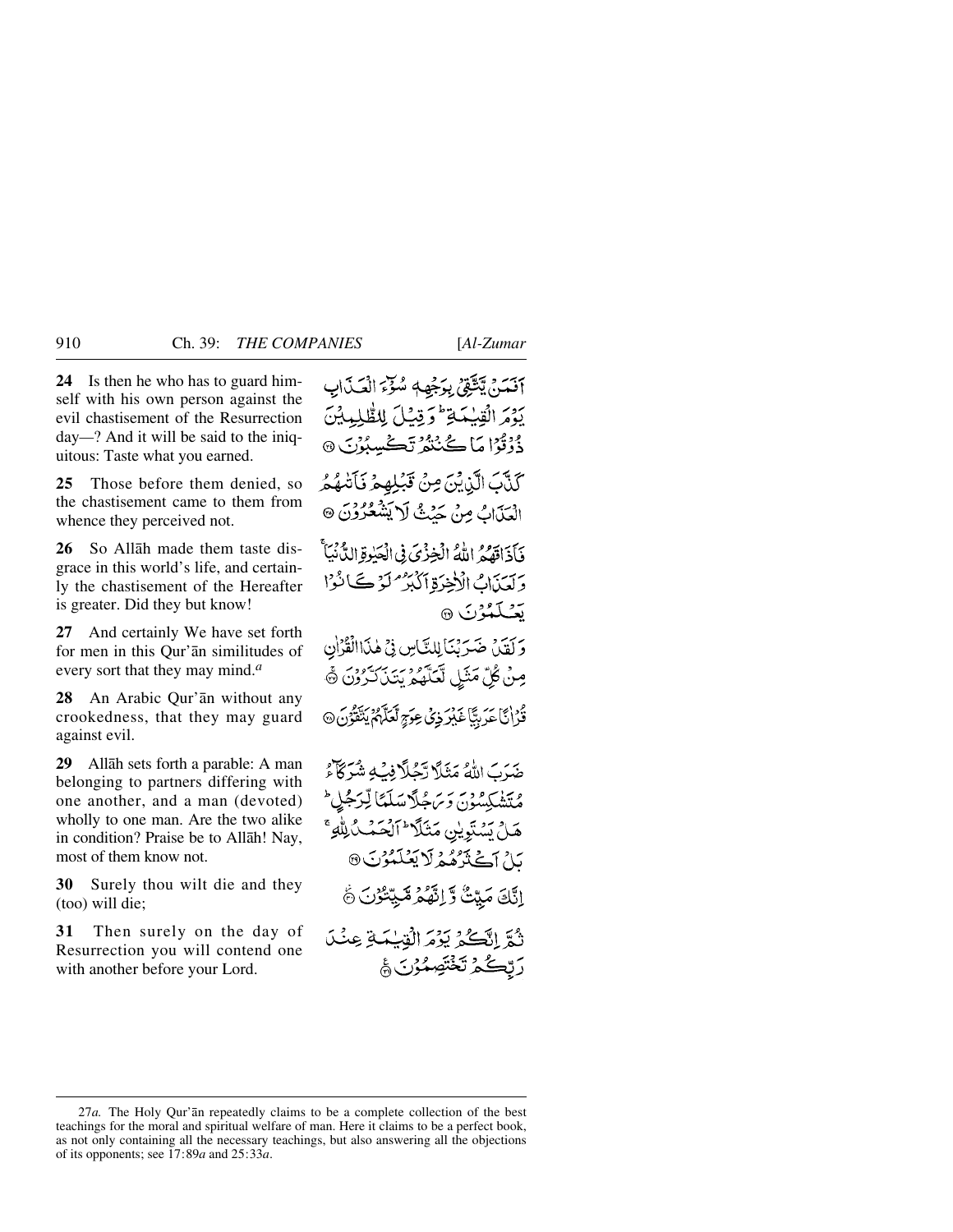# **Part 24**

#### SECTION 4: **Rejectors will be Abased**

**32** Who is then more unjust than he who utters a lie against Allåh and denies the truth, when it comes to him? Is there not in hell an abode for the disbelievers?

**33** And he who brings the truth and accepts the truth — such are the dutiful.

**34** They shall have with their Lord what they please. Such is the reward of the doers of good —

**35** That Allåh may ward off from them the worst of what they did, and give them their reward for the best of what they did.*<sup>a</sup>*

**36** Is not Allåh sufficient for His servant? And they seek to frighten thee with those besides Him.*<sup>a</sup>* And whomsoever Allåh leaves in error, there is no guide for him.

**37** And whom Allåh guides, there is none that can lead him astray. Is not Allåh Mighty, the Lord of retribution?

**38** And if thou ask them, Who created the heavens and the earth? They will say: Allåh. Say: See you then that those you call upon besides Allåh, would they, if Allåh desire to afflict me with harm, remove His harm? Or if He desire to show me mercy, could

فَعَدَ } أَظُلَمْ مِتَنْ كَذَبَ عَلَى اللَّهِ وَكَنَّ بَ بِالصِّدْنِ إِذْ حَاءَةُ ٱلَّذِينَ نِيَّ جَهَنَّمَ مَنْوَى لِّلْكُفِيرِيْنَ ۞ دَ الَّذِي جَآءَ بِالصَّدَّقِ وَصَدَّقَ بِهَ أُولَّٰبِكَ هُمُّ الْمُتَّقَّٰذُنَ ۞ كَهُمْ مِّا يَسْكُونَ عِنْدَ رَبِّهِمْ ذَٰلِكَ جَزَرُّ الْهُجْسِنَبِنَّ ۾َ لِيُكَفِّرَ اللَّهُ عَظِهِ أَيْسُواْ الَّذِي عَبِيلُوْا رَّ يَجْزِيَهُمْ آجَرَهُمْ بِأَحْسَنِ الَّذِي ڪَٻُ دُا تَعۡمَلُوۡنَ۞ أَلَيْسَ اللَّهُ بِكَافٍ عَدِينٌ لَأَرَيْخَوِّفُوْ بِالْكَذِيْنَ مِنْ دُوْنِيةً وَ مَنْ يَفْضُرِ اللهُ فَعَالَهُ مِنْ هَادِةً دَ مَنْ تَمْكِ اللَّهُ فَيَمَاكَهُ مِنْ مُّضِلِّ آلَيْسَ اللَّهُ بِعَزِيْزِ ذِي انْتِقَامٍ ۞ وَكَيْنَ سَأَلْتَصُوْ قَبْنَ خَلَقَ السَّعْوٰتِ مراجعة من سيودوس الفطيعي وسبر دود<br>و الأمرض ليفولن الله في افروپينم قَبَا تَدْعُوْنَ مِنْ دُوُنِ اللَّهِ إِنْ آَسَادَنِيَ اللَّهُ بِضُرِّ هَـلٌ هُـنَّ كَشْفُتُ ضُرِّعَ أَزْ آى ادَنى بِرَحْمَةٍ هَـلْ هُنَّ مُمْسِكَتُّ

<sup>35</sup>*a.* The Holy Qur'ån brought about an unprecedented revolution in the world. People who took pride in doing evil deeds now aspired to deeds of righteousness. They were thus turned away from the worst deeds to the best. This verse prophetically refers to this great change.

<sup>36</sup>*a.* The superstitious Arabs no doubt believed that their idols could do harm to men who did not admit their authority.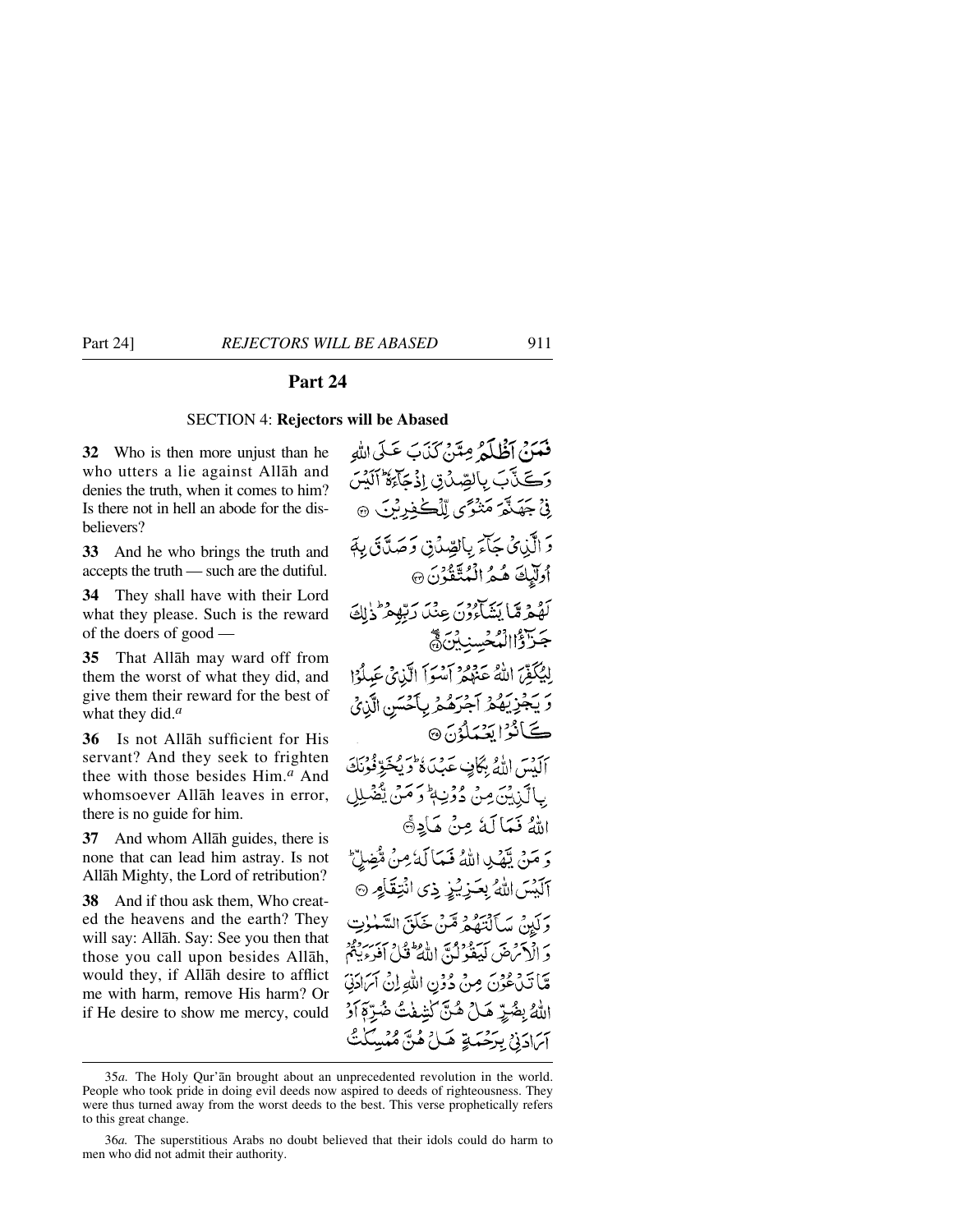they withhold His mercy? Say: Allåh is sufficient for me. On Him do the reliant rely.

**39** Say: O people, work in your place. Surely I am a worker, so you will come to know,

**40** Who it is to whom there comes a chastisement abasing him, and on whom falls a lasting chastisement.*<sup>a</sup>*

**41** Surely We have revealed to thee the Book with truth for (the good of) men. So whoever follows the right way, it is for his own soul, and whoever errs, he errs only to its detriment. And thou art not a custodian over them.

دَحْمَتِهِ ۖ وَّٰٓ لِ ۡ حَسۡبِيَ اللَّهُ ۚ عَبَدۡيَٰٓ بِهِ سَوَيٌّ) الْمُتَوَتِّكُونَ ۞ قَلْ يٰقَوۡمِ اعۡمَلُوۡٓا عَلَىٰ مَكَانَتِكُمۡرِ ۚ إِنِّي عَامِلٌ ْ تَسَوْنَ تَعْلَمُوْنَ ﴾ مَنْ تَأْتِيْهِ عَذَابٌ تَّخْزِيْهِ رَبَّحِ عَلَيْهِ عَذَابٌ مُّقِيْعٌ ۞ اتآ آنْ َلْنَا عَلَيْكَ الْكِتْبَ لِلنَّاسِ بِالْحَقَّ فَمَنِ اهْتَلِي فَلِنَفْسِهِ ۚ وَ مَنْ ضَلَّ فَبِاتَّهَا يَضِلُّ عَلَيْهَا ۚ وَمَآ آنُتَ عَلَيْهِمْ بِوَكِيْلٍ ﴾

#### SECTION 5: **Punishment cannot be Averted**

**42** Allåh takes (men's) souls at the time of their death, and those that die not, during their sleep. Then He withholds those on whom He has passed the decree of death $a$  and sends the others back till an appointed term. Surely there are signs in this for a people who reflect.

**43** Or, take they intercessors besides Allåh? Say: What! Even though they control naught, nor do they understand.

**44** Say: Allåh's is the intercession altogether. His is the kingdom of the آللهُ بِتَبَوَدٌّ الْأَنْفُسَ حِبْنَ مَوْتِهَا دَ الَّذِيْرِ كَيْمٍ تَيْمُتْ فِي مَنَامِهَا قَبْلُهُ الَّتِينَ قَضَى عَلَيْهَا الْمَعْنَ وَ بِيُّدْ بِهِ الْأَحْذَرَى إِلَى أَجَلِ مُّسَمَّى إِنَّ فِيَ ذْلِكَ لَأَيْتٍ لِْقَوْمٍ يَتَفَكَّرُوْنَ @ أمراتيْخَيْدُوْا مِنْ دُوْنِ اللهِ شُفَعَآءَ ۖ قُلْ أَوَلَوْكَ أَنُوْا لَا يَعْلِيكُوْنَ شَنَگَاؤَلَا بَعُقِلُوْنَ @ قُ لِ لَلَّهِ الشَّفَاعَةُ جَيِّنَكَا ۖ لَهُ مُلْكُ

<sup>40</sup>*a.* Two kinds of punishment are plainly spoken of, viz., the punishment that will bring disgrace, which is clearly the punishment of this life, and the lasting punishment that the wicked receive in the life after death. The first of these demonstrates the truth of the other.

<sup>42</sup>*a.* It is clear that it is not the animal soul that is taken away in sleep; it is the soul that stands for human consciousness. In death both are taken away. The statement further makes it clear that the word *tawaff*  $\bar{a}$  is applied to the taking of the soul and not to the removal of the body from one place to another. See also 21:95*a* and 23:100*a*.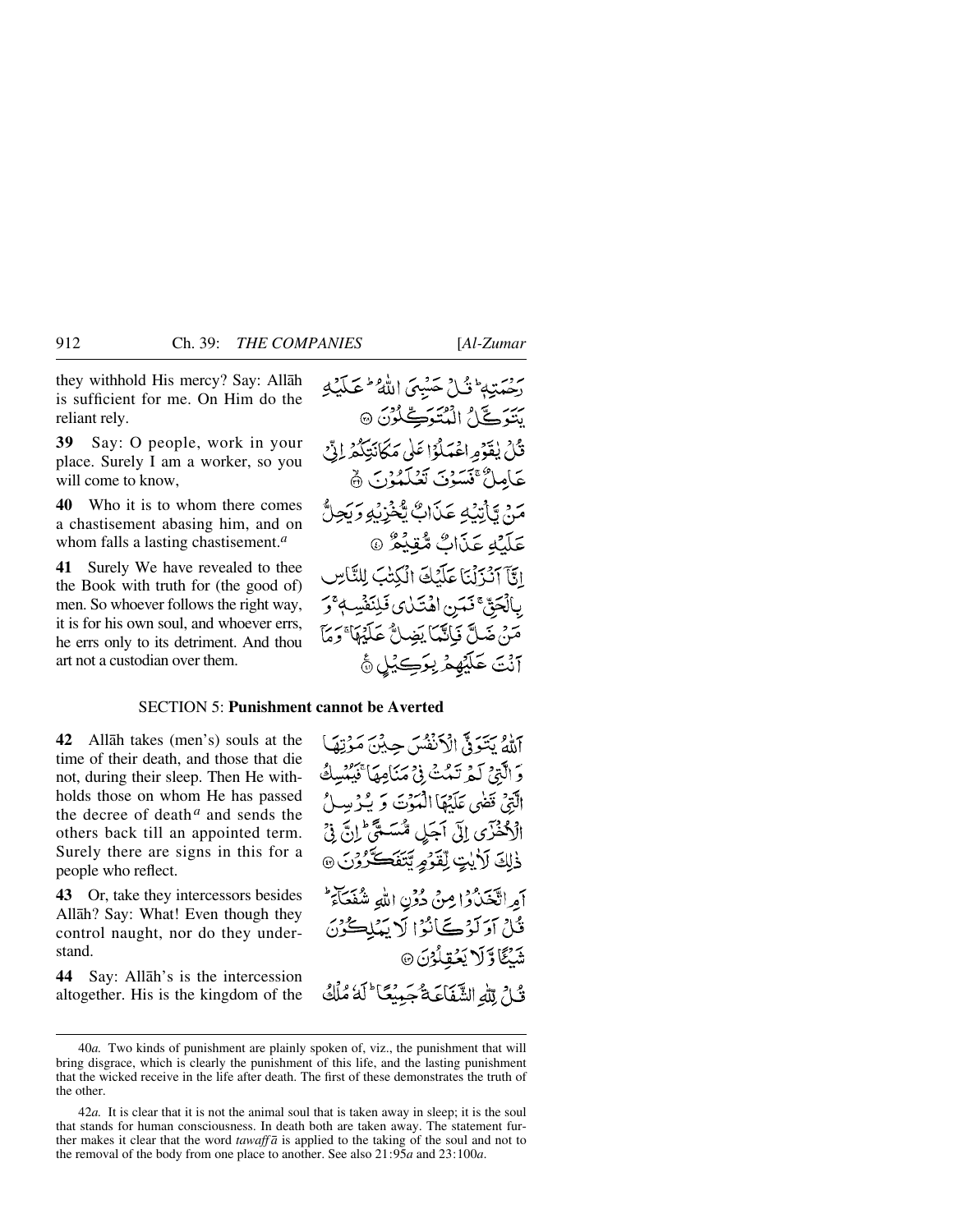heavens and the earth. Then to Him you will be returned.

**45** And when Allåh alone is mentioned, the hearts of those who believe not in the Hereafter shrink, and when those besides Him are mentioned, lo! they are joyful.*<sup>a</sup>*

**46** Say: O Allåh, Originator of the heavens and the earth, Knower of the unseen and the seen, Thou judgest between Thy servants as to that wherein they differ.

**47** And had those who do wrong all that is in the earth and the like of it with it, they would certainly offer it as ransom from the evil of the chastisement on the day of Resurrection. And what they never thought of shall become plain to them from Allåh.*<sup>a</sup>*

**48** And the evil of what they wrought will become plain to them,<sup>*a*</sup> and that which they mocked at will beset them.

**49** So when harm afflicts a man he calls upon Us; then, when We give him a boon from Us, he says: I have been given it only by means of knowledge. Nay, it is a trial, but most of them know not.

**50** Those before them did say it indeed, but what they earned availed them not.

السَّهْوٰتِ وَالْأَرْضِ تَقَرَّالِيَّةِ تُرْجَعُونَ@ وَإِذَا ذُكِيَ اللَّهُ وَجُبَاهُ إِنَّهُ بِهَ قُلُوْبُ الَّذِينَ لَا يُؤْمِنُونَ بِالْأَخِ وَ إِذَا ذُكِيرَ الَّذِيْنَ مِنْ دُوْنِةِ ادَاهُمْ يَسْتَبْشِيْرُوْنَ ۞ فًا ،اللَّهُ بِمَّ ذَاطِبَ السَّهٰلِوتِ وَ الْآمَرُضِ عْلِمَهِ الْغَيْبِ وَ الشَّهَادَةِ أَنْتَ تَحْكُمُ بِكِيْنَ عِبَادِكَ فِي مَا كَانُوْافِيْهِ بَخْتَلِفُوْنَ® وَلَوْ أَنَّ لِلَّذِينَ ظَلَمُوْاهَا فِي الْأَرْضِ جَمِيْعًا وَّ مِثْلَةً مَعَهَّ لَا فَتَكَوَّا بِ مِنْ سُوِّعِ الْعَذَابِ يَوْمَرِ الْقِلْمَ وَبَدَالَهُمْ قِنَ اللَّهِ مَالَمْ يَكُوُرُ إِ ڪَٽَسِڳُن <sub>®</sub> وَ بَيْدَالَهُمْ سَيّاتُ مَاكْسَبُوْادَجَاقَ بِهِمْ مِّاكَانُوْابِهٖ يَسْتَهْزِءُوْنَ@ فَبَاذَا مَسَّ الْإِنْسَانَ ضُبٌّ دَعَانَا ٰ نْݣَرِّ إِذَا خَوَّلْنُهُ نِعْبَهَةً مِّيًّا ۚ تَ النَّبَأَأْرُتِيْتُهُ عَلَى عِلْمِ لَلْيَ هِيَ فِتْنَةٌ وَ لَڪِيِّ آَکَنْزَهُمْ لَا يَعۡکَمُوۡنَ ۞ قَدْ قَالَهَا الَّذِيْنَ مِنْ قَبْلِهِمْ فَيَا

أَغْنَى عَنْهُمْ مَّا ڪَأْنُوْايَكَيْسِبُوْرُ

<sup>45</sup>*a.* Elsewhere the Holy Qur'ån says: "And most of them believe not in Allåh without associating others (with Him)" (12:106).

<sup>47</sup>*a. What they never thought of* signifies the overthrow of their power in this life and the manifestation of the evil consequences of their deeds in the Hereafter.

<sup>48</sup>*a.* The fact that the heaven and hell of the next life are only manifestations of the spiritual realities of this life is stated here in clear language. The evil consequences of what they do are hidden from the eye in this life, but they shall *become plain* in the next life.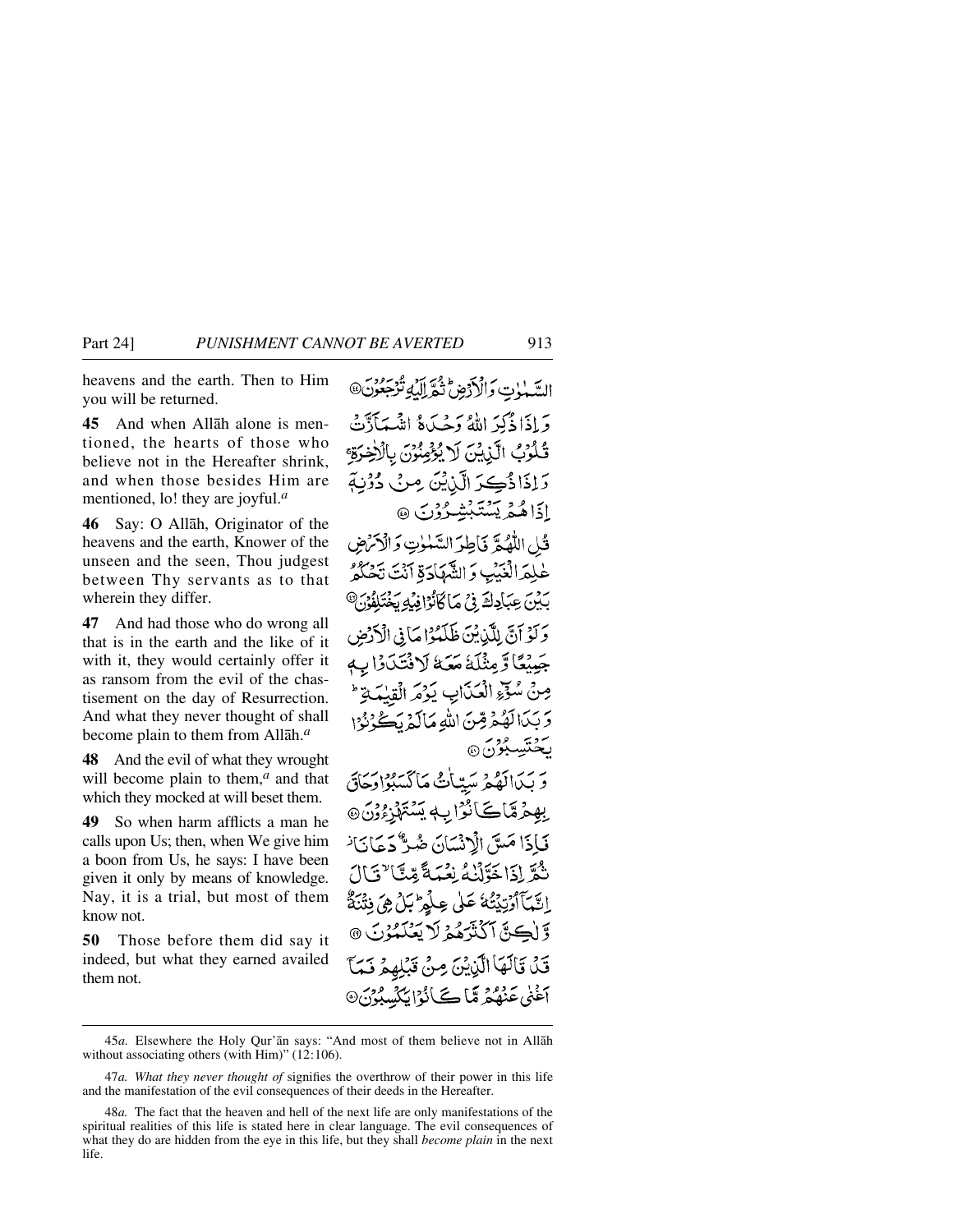**51** So there befell them the evil which they had earned. And those who are unjust from among these, there shall befall them the evil which they earn, and they shall not escape.*<sup>a</sup>*

**52** Know they not that Allåh gives ample subsistence to whom He pleases, and He straitens; surely there are signs in this for a people who believe.

#### SECTION 6: **Divine Mercy**

**53** Say: O My servants who have been prodigal regarding their souls, despair not of the mercy of Allåh; surely Allåh forgives sins altogether. He is indeed the Forgiving, the Merciful.*<sup>a</sup>*

**54** And turn to your Lord and submit to Him before chastisement comes to you, then you will not be helped.

**55** And follow the best<sup>*a*</sup> that has been revealed to you from your Lord before chastisement comes to you all of a sudden, while you perceive not—

**56** Lest a soul should say: O woe is me, that I fell short of my duty to Allåh! and surely I was of those who laughed to scorn;

فَكَصَابَهُمْ سَيِّمَاتُ مَاكَسَبُوْا وَالَّذِينَ ظَلَّمُوْا مِنْ هَؤُلَاَءِ سَيُصِيْبُهُوَ سَيَانُيُّ مَاكْسَبُوْالْأَوَمَاهُمْ بِمُعْجِزِيْنَ ۞ بِرَ دِينَ وَاللَّهُ اللَّهُ يَبْسُطُ الَّذِينَ لَّ

لِمَنْ يَبْيَنَكُمْ وَيَقْلِلُ إِنَّ فِي ذَٰلِكَ لَأَيْتٍ لِّقَوْمِ يُؤْمِنُونَ ﴾

قُلْ بِعِبَادِيَ الَّذِيْنَ أَسْتَرِفُوْا عَبِلَى آنْفُسِهِمْ لَا تَقْنَطُوْا صِنْ تَحْمَةِ اللَّهِ إِنَّ اللَّهَ يَغْفِرُ الدُّنُوبَ جَبِيعًا ۖ إِنَّهُ هُوَ الْغَفْوْسُ الدَّجِيكُمُ® وَ آنِيْبُوْٓا إِلَىٰ رَبِّكُمْ وَ ٱسْلِمُوْا لَهُ مِنْ قَبْلِ آنْ تَأْتِيَكُمُ الْعَذَابُ نَمُّ لَا تُنْصَدُوْنَ ۞ وَ اتَّبَعُوٓا اَحۡسَنَ مَآ اُنۡذِلَ الۡدَّبِيَّةُ ۚ قِنْ تَرَبِّكُمْ قِنْ قَبْلِ آنْ يَأْتِيَكُمُ الْعَدَابُ بَغْتَةً وَّ أَنْثَةُ لَاتَشَعَّهُ، وَهُ آنْ تَعْزُلَ نَفْسٌ تُحَسَّرَتْي عَلَىٰ مَا فَدَّطْتُّ فِي جَشِّ اللهِ وَإِنْ كُنْتُ لَمِينَ الشَّخِيرِينَ ﴾

<sup>51</sup>*a.* Wonderful indeed is the certainty of the tone in which these prophecies are worded, when all around there was not a single ray of hope for Islåm, and its enemies were in the ascendant.

<sup>53</sup>*a.* Stress is laid on the mercy and love of Allåh in all religions, but these great Divine attributes find their true and final expression in Islåm. No religion gives the solace and comfort which we find in this verse. It discloses the all-comprehensive mercy of Allåh, before which the sins of men become quite insignificant.

<sup>55</sup>*a. A√san*, or *best*, stands for the revelation of the Qur'ån. God has ever been revealing His will to men, but the Qur'ån, being the final expression of His will, is the best revelation that has been sent to men.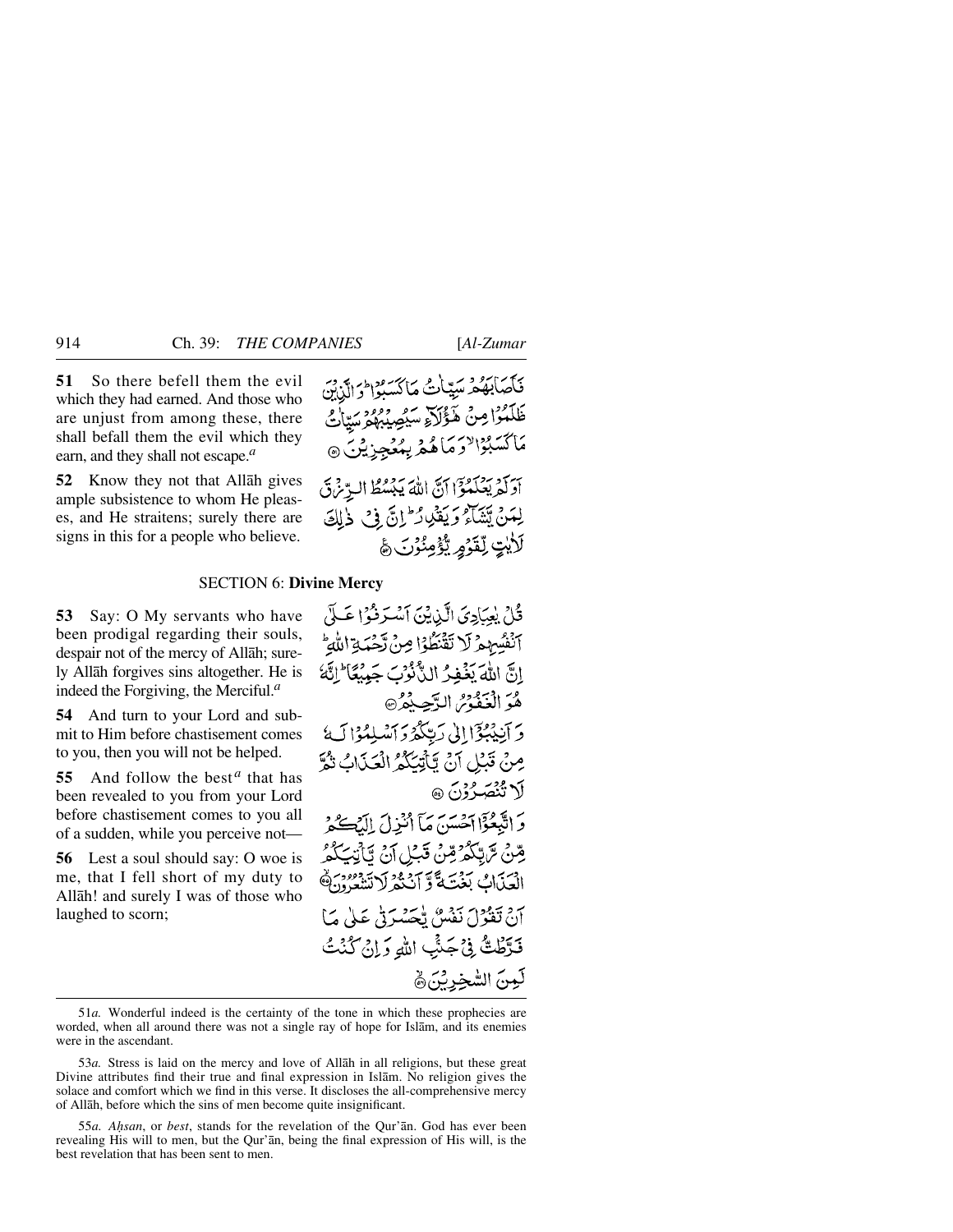**57** Or it should say: Had Allåh guided me, I should have been dutiful.

**58** Or it should say, when it sees the chastisement: Had I another chance I should be a doer of good.

**59** Aye! My messages came to thee, but thou didst reject them, and wast proud and wast of the disbelievers.

**60** And on the day of Resurrection thou wilt see those who lied against Allåh, their faces will be blackened. Is there not in hell an abode for the proud?

**61** And Allåh delivers those who keep their duty with their achievement *—* evil touches them not, nor do they grieve.

**62** Allåh is the Creator of all things and He has charge over everything.

**63** His are the treasures of the heavens and the earth. And those who disbelieve in the messages of Allåh, such are the losers.

آَوْتَقْوُلَ لَهُ أَنَّ اللَّهَ هَابِنِيَّ لَكُنْتُ مِنَ الْمُتَّقِيِّنَ ﴾ أَوْ تَقْوُلَ حِيْنَ تَرَى الْعَذَابَ لَـوْ اَنَّ لِيُ كَرَّةً فَأَكْوُنَ مِنَ الْمُحْسِنِيْنَ<sup>@</sup> بَلْى قَدْ جَآءَتْكَ الِّتِيْ فَكَذَّبَتَ بِهَا وَاسْتَكْبَرُتَ وَكُنْتَ مِنَ الْكَفِيشَ® وَيَذِهَرَ الْقِيْبَةِ تَدَى الَّذِينَ كَذَبُوْا عَلَى اللَّهِ وُحِدِّهُهُمْ قُسْبَةٌ وَعَظَمَ ٱلْمَدِّينَ ڹۣٛ*ٚ*ۼۿڐؙ*ۮۭٙۿڎٝٷ*؆ۣڵڷؠٮ۠ػڲڋڔؿؾ۞ تَرْبِيَّتِي اللَّهُ الَّذِينَ اتَّقَوْا بِبَغَانَتِهِ مَرْ كَ يَسْتَعْفُرُ السَّوْءُ وَلَا هُدَيْجُرْنُوْنَ ۞ اللهُ خَالِقُ كُلِّ شَيْءٌ وَهُوَ عَـلَى كُلِّ شئءِ وَڪِٽلُ @ لَهُ مَقَالِيُكُ السَّنْوِتِ وَالْإِنْهُ ثَلِّ وَ الَّيْنِ يُنَ كَفَرُوْا بِالَّذِي اللَّهِ أُولَّلِكَ هُمُ الْخَسِرُوْرَ ﴾

### **SECTION 7: The Final Judgme**

ڡڴ

بينُ يألقا

**64** Say: Do you bid me serve others than Allåh, O ye ignorant ones?

**65** And certainly, it has been revealed to thee and to those before thee: If thou associate (with Allåh), thy work would certainly come to naught and thou wouldst be a loser.

**66** Nay, but serve Allåh alone and be of the thankful.

**67** And they honour not Allåh with the honour due to Him; and the whole earth will be in His grip on the day of Resurrection and the heavens

دَ مَا قَيْنَ تَرَاهُ اللَّهُ حَقٌّ قَبْ رُدِهِ # دَ الْأَثَرُ صُ جَبِيْعًا قَبْضَتُهُ يَوْمَ الْقِيْدَةِ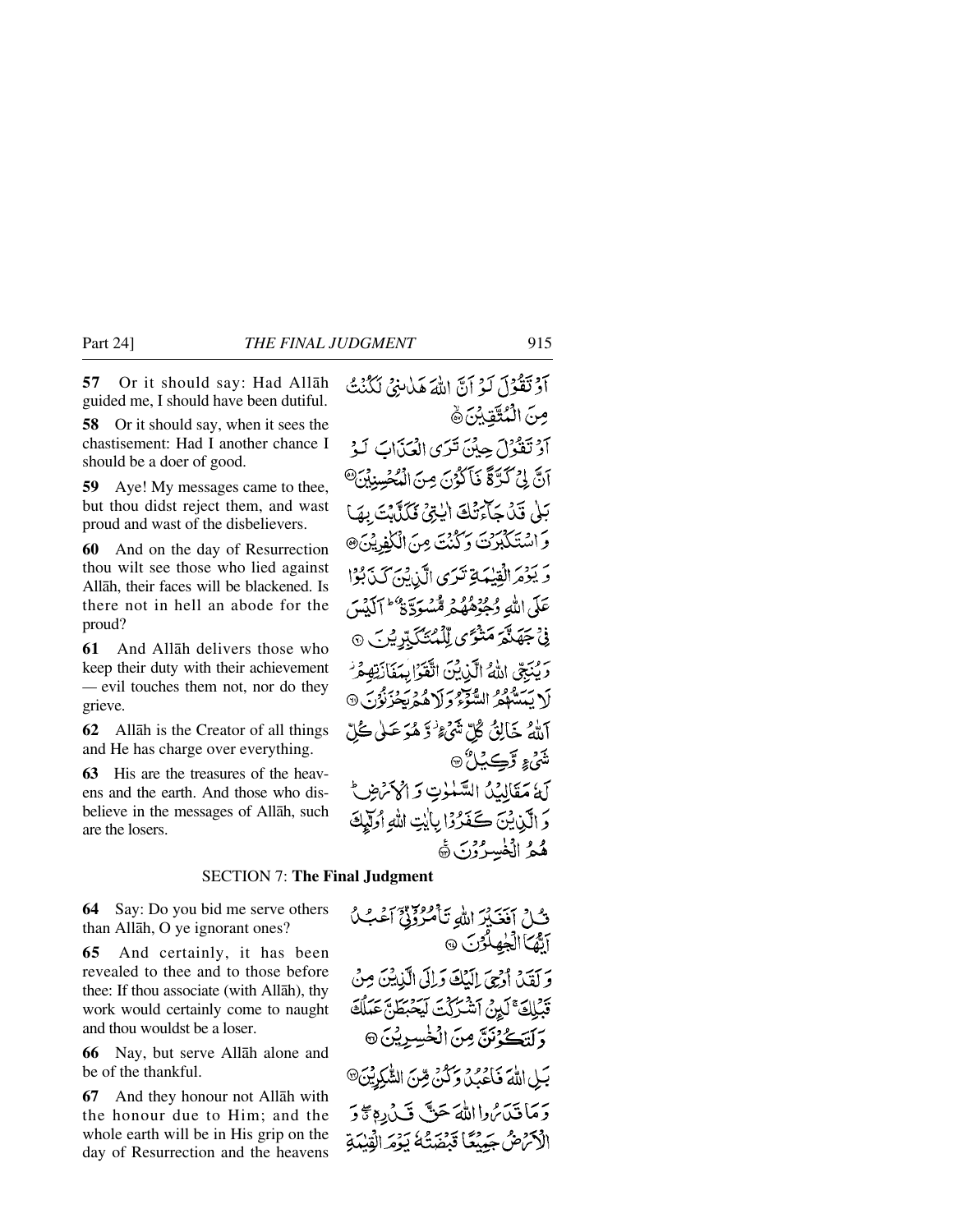rolled up in His right hand. Glory be to Him! and highly exalted is He above what they associate (with Him).

**68** And the trumpet is blown, so all those in the heavens and all those in the earth will swoon, except such as Allåh please. Then it will be blown again, when lo! they stand up, awaiting.*<sup>a</sup>*

**69** And the earth beams with the light of its Lord, and the Book is laid down, and the prophets and the witnesses are brought up, and judgment is given between them with justice, and they are not wronged.*<sup>a</sup>*

**70** And every soul is paid back fully for what it did, and He knows best what they do.

وَالسَّمْلُوتُ مَطْوِيِّتٌ بِيَمِيْنِهٖ سُبْحَنَهُ وَ تَعْلَىٰ عَمَّاَ يُشْرِكُوْنَ ۞ وَ نُفخَ فِي الصُّوْيِ فَصَعِقَ مَرْبٌ فِي السَّمْمَوْتِ وَ مَنْ فِي الْأَمْرَضِ إِلَيْهِ مَنْ شَآءَ اللَّهُ ۖ لَئُوْيَمَ فِيَ2 ٱخْـٰرٰى فَإِذَاهُمْ قِيَاهُ يَنْظُرُونَ۞ بِرَ دَوْيَتِ الْإِثْرَاضِ بِبُنُوْيِ رَبِّ رَ وُضِعَ الْكِتْبُ رَجِائِيَّ بِالنَّبِّ وَالشَّهَيَدَاءِ وَتُضِيَ بَدْنَهُمْ بِٱلْحَقِّ وَهُمْ لَا يُظْلَمُوْنَ ۞ بروتيتُ كُلُّ نَفْسٍ مَّاعَيلَتْ دَهْوَ آَعْبَدْهُ بِيِّمَا يَفْعَلُوْنَ۞

#### SECTION 8: **Each Party meets with its Desert**

**71** And those who disbelieve are driven to hell in companies; until, when they come to it, its doors are opened, and the keepers of it say to them: Did not there come to you messengers from among you reciting to you the messages of your Lord and warning you of the meeting of this day of yours? They

وَسِينَقَ الَّذِينَ كَفَرُدَّ إِلاَيْ جَهَةً وَمَرَام حَتَّى إِذَا جَآءُ وَهَا فَيْعَتْ آبَوَابُهَا وَ وَّالَ لَقُمْ خَدْبَيْتُقَآ ٱلَّهُ بِأَنِيَكُمْ دُسُلٌ وْيَكُمْ يَتْلَكُّنْ جَلَيْتِكُمُ أَيْتِ يَرْسَكُوْ برود. و دېږو ټاپرېژومکو هه وَّالُوْا بَلْي وَلْكِنْ حَقَّتْ كَلِمَةُ

<sup>68</sup>*a.* For the *˝∂r*, see 6:73*b*. Here it is stated that the trumpet is blown twice. At the first blowing all swoon, and at the second blowing they all stand up, awaiting to receive the judgment. A general destruction is thus followed by a resurrection. In the case of the spiritual resurrection, the destruction signifies the destruction of the old order.

<sup>69</sup>*a.* The beaming of the earth with the light of its Lord in the Resurrection is in reference to the clear manifestation of the consequences of the deeds which remain generally hidden in this life. The laying down of the Book refers to the passing of the judgment on the good and the evil according to their deserts. The prophets and the witnesses are brought up, these being the people who sow the seeds of virtue and turn men's minds to God. Prophets were sent to every nation, and the followers of the Prophet Muhammad, who take the place of the previous prophets in turning men's minds to God, are the witnesses spoken of here; they are specially mentioned by this name in 2:143. A deeper reference to the spiritual resurrection is evident throughout.